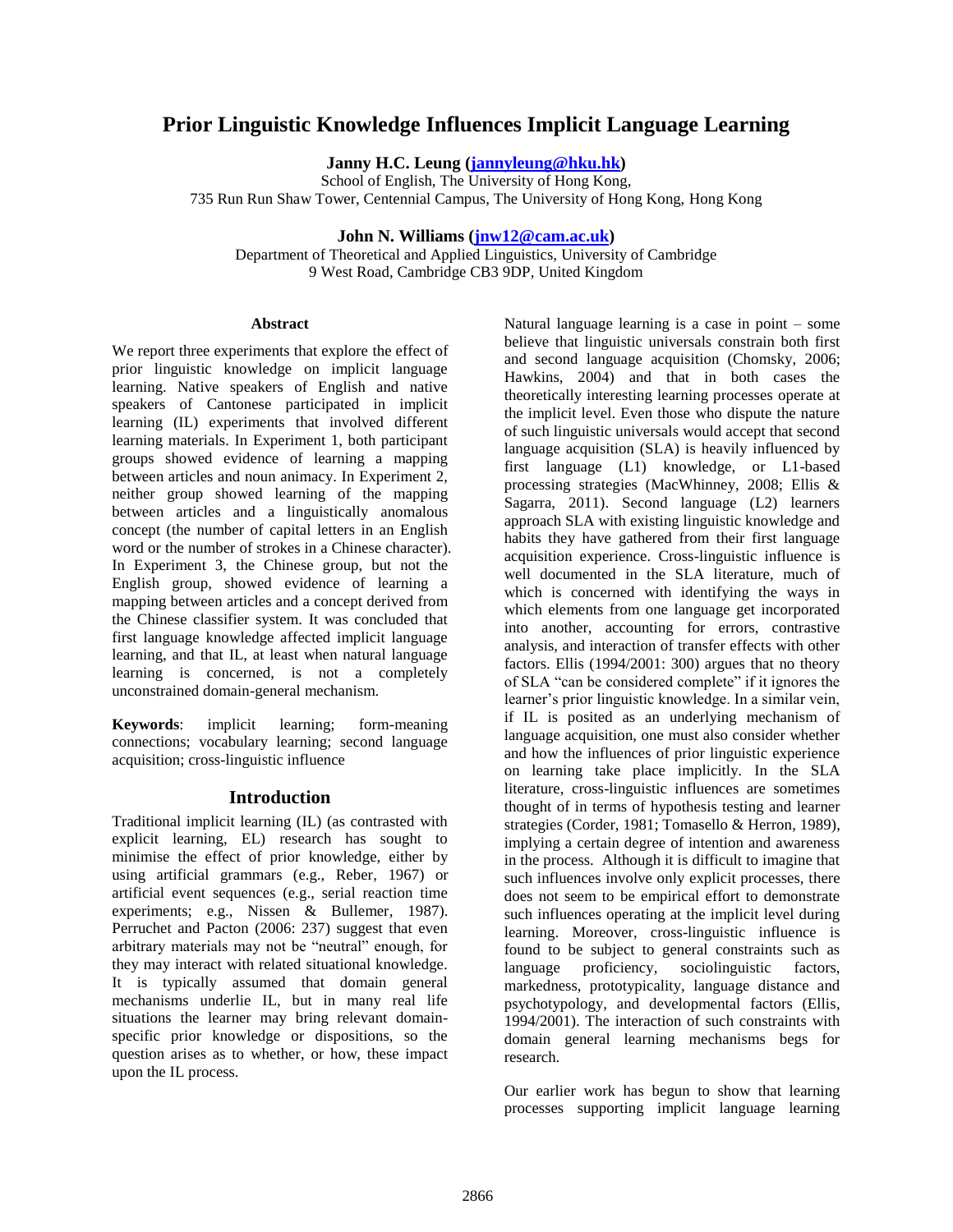effects are not completely unconstrained. Leung and Williams (2012) used an efficiency measure (Seger 1994) to measure learning of a semi-artificial article system comprising the pseudowords *gi*, *ul*, *ro*, *ne*. Participants were told that the use of the articles depended on the distance of the object described by the accompanying noun (*gi* and *ul* were used with an accompanying noun which referred to a near object; *ro* and *ne* were used if it referred to a far object). Unbeknownst to them, article use also depended on noun animacy (*gi* and *ro* were used with animate objects and *ul* and *ne* with inanimate objects). Objects were pictorially presented, along with an audio presentation of the corresponding noun phrase. The task for the participants was to respond as quickly as possible whether the noun referred to a living or a non-living thing<sup>1</sup>. Learning was measured by an increase in reaction time when the hidden regularity was violated (Violation trials) compared with reaction time in grammatical trials (Control trials). After performing 272 training trials in the task, native speakers of English who claimed to be unaware of the hidden regularity (as revealed in a standardised verbal report) nevertheless slowed down significantly in animacy decisions when the correlation between article use and noun animacy was reversed. In contrast, in a second experiment article use correlated with the relative size of objects rather than their animacy. This time there was no significant change in relative size decision times when the mapping between article use and relative size of the objects described by the nouns was reversed. The findings suggest that some meanings are more amenable to the IL of form-meaning connections than others. One possible explanation for this is the availability of grammatical processes and representations based on participants' existing linguistic knowledge, but to probe into this issue, comparisons between participants with different first languages have to be made.

The present study aims to consolidate and extend our earlier work by further exploring potential first language influences on IL of a semi-artificial grammatical system. We report below three experiments involving different learning materials and two language groups (native Chinese and native English speakers).

l

# **Experiment 1**

#### **Objective**

To test whether animacy, a conceptually salient feature, may be implicitly mapped onto articles by native speakers of English and Chinese.

#### **Participants**

Thirty native speakers of English from the University of Cambridge and 27 native speakers of Cantonese Chinese from the University of Hong Kong, with a varied second language background. All Hong Kong participants spoke English as an L2, and some also knew other second/foreign languages.

#### **Materials and Procedure**

All experimental materials were digitalized and presented with E-Prime software.

Participants were told that they would be introduced to a miniature article system from a language not known to them (Table 1). They were told that the  $arrices<sup>2</sup> were used to encode the distance between$ the speaker and the object (*gi* and *ro* for near objects and *ul* and *ne* for far objects). Therefore *gi dog* may be read as 'the near dog', *ro table* as 'the near table', *ul mouse* as 'the far mouse', and *ne car* as 'the far car'. Participants could spend as much time as they needed to remember the mapping between the articles and the distance system. Participants were however not told that the use of these articles also depended on the animacy of the accompanying noun (*gi* and *ul* for animate objects and *ro* and *ne* for inanimate objects).

Table 1 The miniature article system in Experiment 1

| Miniature article |      | Participants not told |           |  |  |
|-------------------|------|-----------------------|-----------|--|--|
| system            |      | animate               | inanimate |  |  |
| Participants      | near | 21                    | ro        |  |  |
| were told         | far  | սե                    | ne        |  |  |

A total of 176 animate and inanimate nouns were used for the experiment, each appearing twice (once with each possible article). In the training phase, participants were exposed to visually presented noun phrases (article and noun combinations). While the same article system was used for all participants, the nouns were presented in each participant group's first

 $\overline{\phantom{a}}$ 

 $<sup>1</sup>$  Although the task drew attention to meaning, it did not</sup> draw attention to the form-meaning connection which was the target of learning.

 $2^2$  Since the Chinese language has no article system, Chinese participants were simply told that these were words that were used before the noun. The Chinese participants were however familiar with the concept of articles from their L2.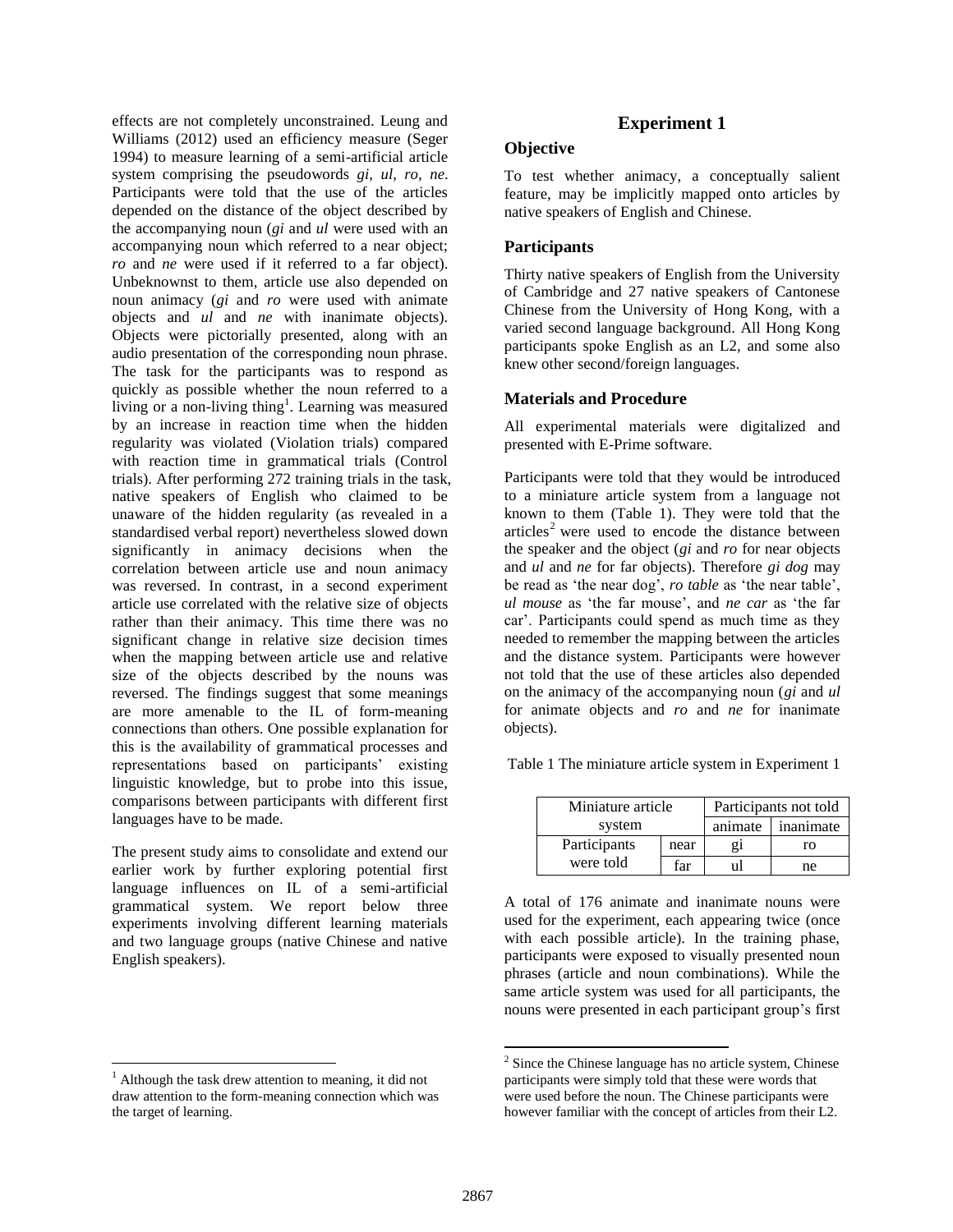language (i.e., English or Chinese; see table 2). For instance, an English subject may see *gi fox* and a Chinese subject may see *gi*  $M \mathcal{H}$  ('fox') on the screen. The task for the participants was first to make a decision about the animacy of the object (living or non-living, M or C key) described by the noun. The noun phrase then disappeared and was replaced by the prompt "N/F". Participants had to indicate the distance meaning of the article ( $M = near$ ,  $K = far$ ). Both decisions had to be made as quickly as possible and reaction time was recorded. Response buttons were configured such that the near/far buttons were in a logical arrangement - one above the other, which also helped reduce interference with the other decision which is in a horizontal arrangement; see figure 1 for visualisation. Reaction time for the animacy decision was measured from the onset of the noun phrase; reaction time for the near/far decision was measured from the onset of the N/F (near/far) prompt, which appeared immediately after the animacy response. Feedback was provided; if participants gave a wrong response, the display did not change. Eight practice trials were provided before the experiment started. A total of 204 grammatical trials were presented in the training phase, with equal numbers of trials presented with each article. These trials were divided into four blocks, although no division between blocks was apparent to the participants. The first block consisted of 84 trials, which were made up of 84 nouns used in combination with an equal number of one of the two grammatically possible articles for each noun. Block 2 contained 60 trials, comprising 60 new nouns, again in combination with an equal number of appropriate articles. In Block 3, 28 of these nouns were repeated with a correct article of opposite distance from Block 2 (e.g. if *gi pig* had occurred in Block 2, then *ul pig* occurred in Block 3). Within Blocks 1 to 3 the trials were divided into fixed groups of four, with each article occurring once. For each participant the order of trials within groups was randomised as was the order of groups. This procedure meant that no more than two successive trials would involve the same article. In Block 4 the remaining 32 nouns from Block 2 were repeated. Half of them occurred with an article of different distance from Block 2, but correct animacy (e.g., if *ul parrot* had occurred in Block 2 then *gi parrot* occurred in Block 4). These were Control trials. The other half of the Block 4 trials occurred with the article of opposite distance and animacy (e.g. if *ro tent* had occurred in Block 2, then *ul tent* occurred in Block 4). These were Violation trials. Control and Violation trials were randomly intermixed, and the nouns were rotated around conditions across subjects,

resulting in two presentation lists. Note that although nouns were repeated from Block 2 to Blocks 3 and 4, no article-noun combination was repeated throughout the experiment. After Block 4 participants filled out a questionnaire which probed awareness of the relevance of animacy to article usage, awareness of violations, and at what point in the experiment awareness of the regularity developed. Participants who reported no awareness were then encouraged to guess what factors (apart from near/far) determined when the articles were used. The whole experiment took about 45 minutes to complete.

|             | gi/ul   | ro/ne      |         |
|-------------|---------|------------|---------|
| English     | Chinese | English    | Chinese |
| version     | version | version    | version |
| $f \circ x$ | 狐狸      | piano      | 鋼琴      |
| buffalo     | 水牛      | microscope | 顯微鏡     |
| gorilla     | 大猩猩     | telescope  | 望遠鏡     |
| seal        | 海豹      | kettle     | 水壺      |

Table 2. Sample animate and inanimate nouns used in Experiment 1



Figure 1. Configuration of response buttons on millisecond accurate keyboard/response box.

## **Results**

In the post-experiment debriefing, two levels of unawareness were assessed: a failure to report knowledge of the hidden regularity, and a failure to suggest any relevance of the target concept to article use when prompted to guess. Data from participants who failed to report knowledge are reported below; data from participants who failed to guess were found to show a pattern consistent with the summarized findings and are not reported here.

Outlying response times, at cutoff limits at  $\pm 2.5$ standard deviations from each subject's mean in the Control and Violation blocks respectively were removed. In addition, data were excluded from any participant whose mean response time for the first decision over the two critical conditions was more than 2.5 standard deviations from the group mean.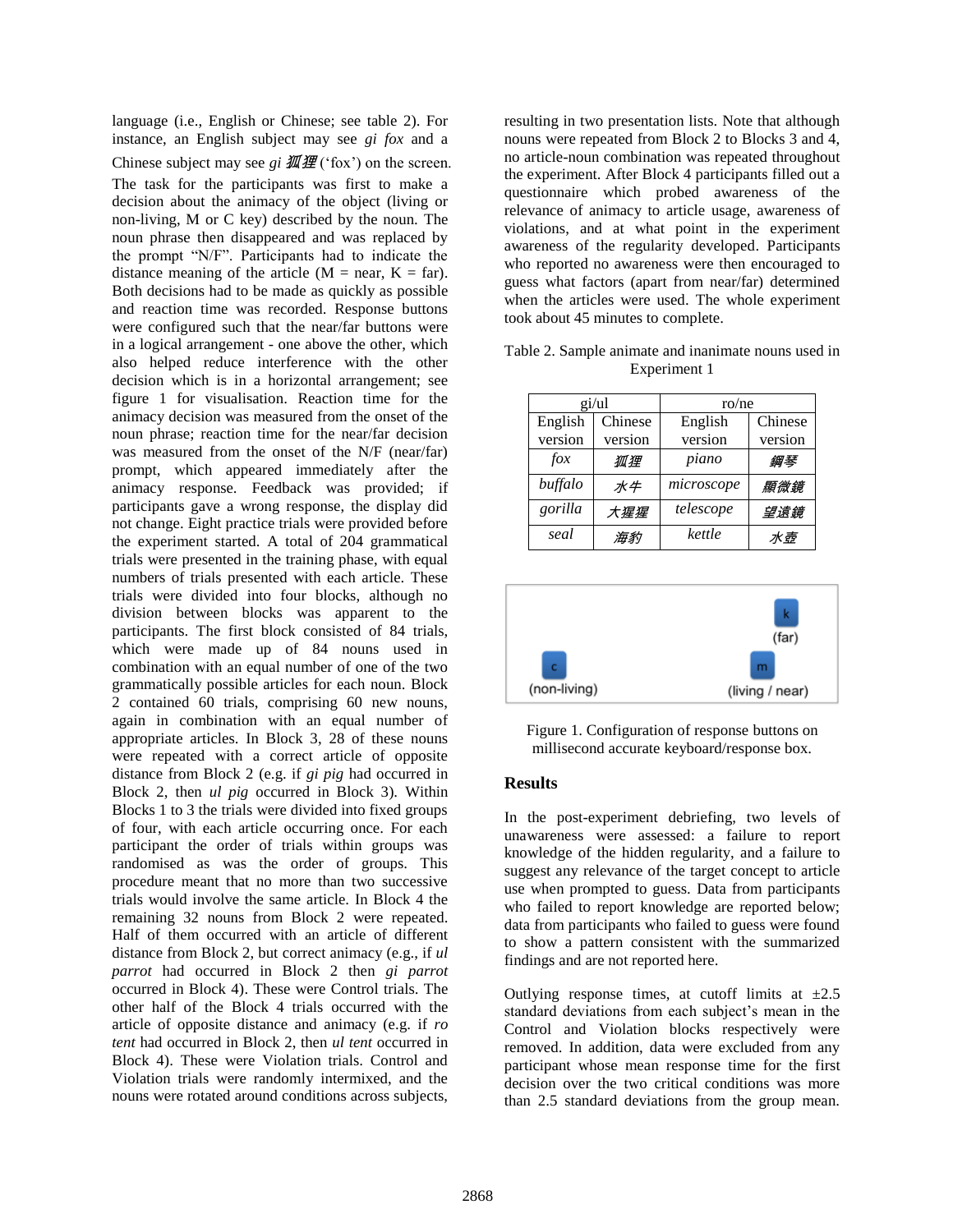Considerable variability in response times was observed, possibly because participants varied in how they distributed processing time over the two decisions and so inordinately slow participants were excluded on the basis that they may have been approaching the task in a different way from the majority.

Evidence of learning is based on the difference in reaction time across Control and Violation trials, as tested by a paired-sample t-test. Only data for the first (in this case animacy) decision are reported (no effects in any experiment were obtained for the second, near/far, decision).

Twenty native English and 20 native Chinese did not report relevant knowledge of the regularity in response to the first debriefing question (awareness rates 33% and 26% respectively). One Chinese participant was excluded due to slow overall animacy decision response times. Response times to make animacy decisions were significantly slower for Violation than Control trials even for participants who showed no awareness of the relevance of animacy, or related concepts, to article usage (see fig. 2, 'English animacy' and 'Chinese animacy'), indicating that the animacy rule has been learned implicitly. The combination of alphabetical articles with characters is orthographically odd for the Chinese, but this did not seem to have affected their learning.



Figure 2. Reaction times (RT) in milliseconds (ms) for unaware participants in all three experiments, \*  $p < 0.05$ , \*\*  $p < 0.01$  for difference between control and violation conditions

The question that follows is whether anyone with any language background will learn any regularity. A linguistically unnatural learning target is adopted in the following experiment to investigate this.

# **Experiment 2**

# **Objective**

To test whether a linguistically anomalous, formbased, distinction may be implicitly mapped onto articles by native speakers of English and Chinese.

## **Participants**

Twenty three native speakers of English from the University of Cambridge and 29 native speakers of Chinese from the University of Hong Kong, with a varied second language background, participated in the study.

#### **Materials and Procedure**

The experiment shares a similar design with Experiment 1. The animacy system was now replaced by a non-semantic distinction for each participant group. In the English version, the hidden regularity was that the choice of article depended on whether the word had one capital letter or two. In the Chinese version, the hidden regularly was whether the first character in a two-character noun has more strokes than the second and vice versa, with a strokes difference between the characters being big enough that no counting would be necessary (see Table 3 below).

|  |  |  | Table 3. Sample nouns used in Experiment 2 |
|--|--|--|--------------------------------------------|
|--|--|--|--------------------------------------------|

| gi/ro      |          | ul/ne     |          |  |
|------------|----------|-----------|----------|--|
| English    | Chinese  | English   | Chinese  |  |
| version    | version  | version   | version  |  |
| (case)     | (stroke) | (case)    | (stroke) |  |
| $f_0X$     | 天鵝       | goRillA   | 獅子       |  |
| piAno      | 月餅       | TelesCope | 剪刀       |  |
| buffaLo    | 牙醫       | sEA1      | 學生       |  |
| miCroscope | 天橋       | kEttlE    | 瀑布       |  |

The design and procedure were the same as Experiment 1 except that here participants had to indicate, as their first decision, whether the noun contained one or two capital letters (M and Z keys respectively) or whether there were more strokes in the second or first character (M and Z keys respectively). The second decision indicated whether the article meant 'near'  $(M)$  or 'far'  $(K)$ , as before.

## **Results**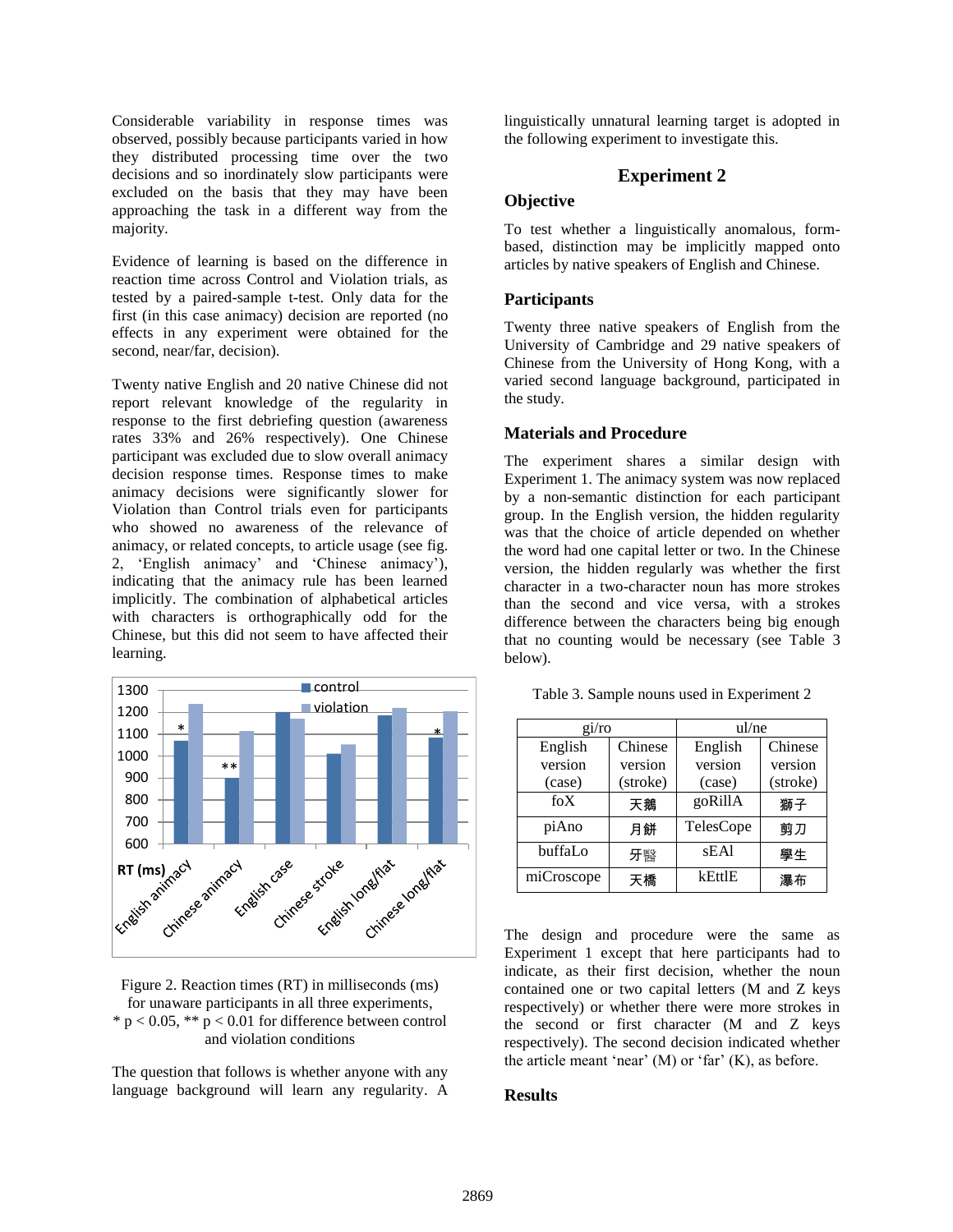Twenty native English and 28 native Chinese did not report relevant knowledge of the regularity in response to the first debriefing question (awareness rates 13% and 3% respectively). One slow English unaware participant was excluded.

In both language groups, the reaction times across Control and Violation trials for unaware participants were not significantly different (see fig. 2), indicating that implicit language learning in this domain does not occur for a linguistically unnatural, and nonsemantic, distinction. The next experiment examines whether learning occurs for any linguistically natural semantic distinction, regardless of whether it is reflected in the first language.

## **Experiment 3**

#### **Objective**

To test whether a concept derived from the Chinese classifier system, which is not grammaticised in English, may be implicitly mapped onto articles by native speakers of English and Chinese.

# **Participants**

l

Twenty seven native speakers of English from the University of Cambridge and 32 native speakers of Chinese from the University of Hong Kong, with a varied second language background, participated in the study.

## **Materials and Procedure**

The learning target in this experiment is derived from a shape distinction in the Chinese classifier system. The Chinese classifier 張 (*zoeng1* in Cantonese) is generally used with thin flat objects (e.g., sheets of paper, photos, blankets), and the counter 條 (*tiu4* in Cantonese) is generally used with long thin objects (e.g., rivers, straws, ties)<sup>3</sup>. Both classifiers frequently occur in daily usage.

The same design as the above experiments was adopted, except that the long/flat distinction became the hidden regularity governing article use in this experiment. The same article system was used with the two participant groups; nouns were presented in the first language of the participants. For example, one may find items such as *gi shoelace* and *ro envelope* in the English version, and their equivalents in the Chinese version (e.g., *gi* 鞋帶 and *ro* 信封).

The design and procedure were the same as in previous experiments except that here participants had to indicate, as their first decision, whether the noun referred to an object that was long (M key) or flat (Z key). The second decision indicated whether the article meant 'near'  $(M)$  or 'far'  $(K)$ , as before.

# **Results**

Twenty four native English and 26 native Chinese did not report relevant knowledge of the regularity in response to the first debriefing question (awareness rates 11% and 19% respectively). One slow English and two slow Chinese unaware participants were excluded. A significant slowdown in Violation trials when compared with the Control trials was obtain among the unaware Chinese participants but not the unaware English participants (see fig. 2), suggesting that implicit language learning is sensitive to prior linguistic knowledge.

# **Discussion**

One might imagine that in this paradigm participants merely learn associations between articles and patterns of keystrokes, e.g., that 'gi' is associated with the sequence  $M$  (living) –  $M$  (near), or 'ne' with  $Z$  (non-living) – K (far). Control trials respect these patterns, but Violation trials break them, e.g. 'gi' would occur with the sequence  $Z$  (non-living) – M (near). However, if this were the case, then the nature of the categorization being performed on the noun should have made no difference whatsoever. The fact that it did suggests that the learning effects were due to learning associations between the articles and conceptual categories.

It is important to note that in all of the experiments the relevant 'hidden' conceptual distinction had to be attended and computed in order to perform the task. But this did not guarantee that the association with the articles would be learned. Some equate statistical learning with IL (e.g., Conway & Christiansen, 2006), but statistical computations should not be sensitive to the nature of the data (Perruchet & Pacton, 2006).

The finding that IL effects are sensitive to the nature of the concepts involved points to an interaction between the domain general learning mechanism and linguistic knowledge, which, according to many linguists, is domain specific. Semantic IL in natural language is constrained by the availability of conceptual distinctions to grammaticisation, which varies cross-linguistically.

Where no evidence of learning was obtained, it is possible that measurable learning would develop over

<sup>3</sup> In both cases exceptions exist. For instance, *zoeng1* is also associated with furniture items. Such exceptional items were not included in the experiment.